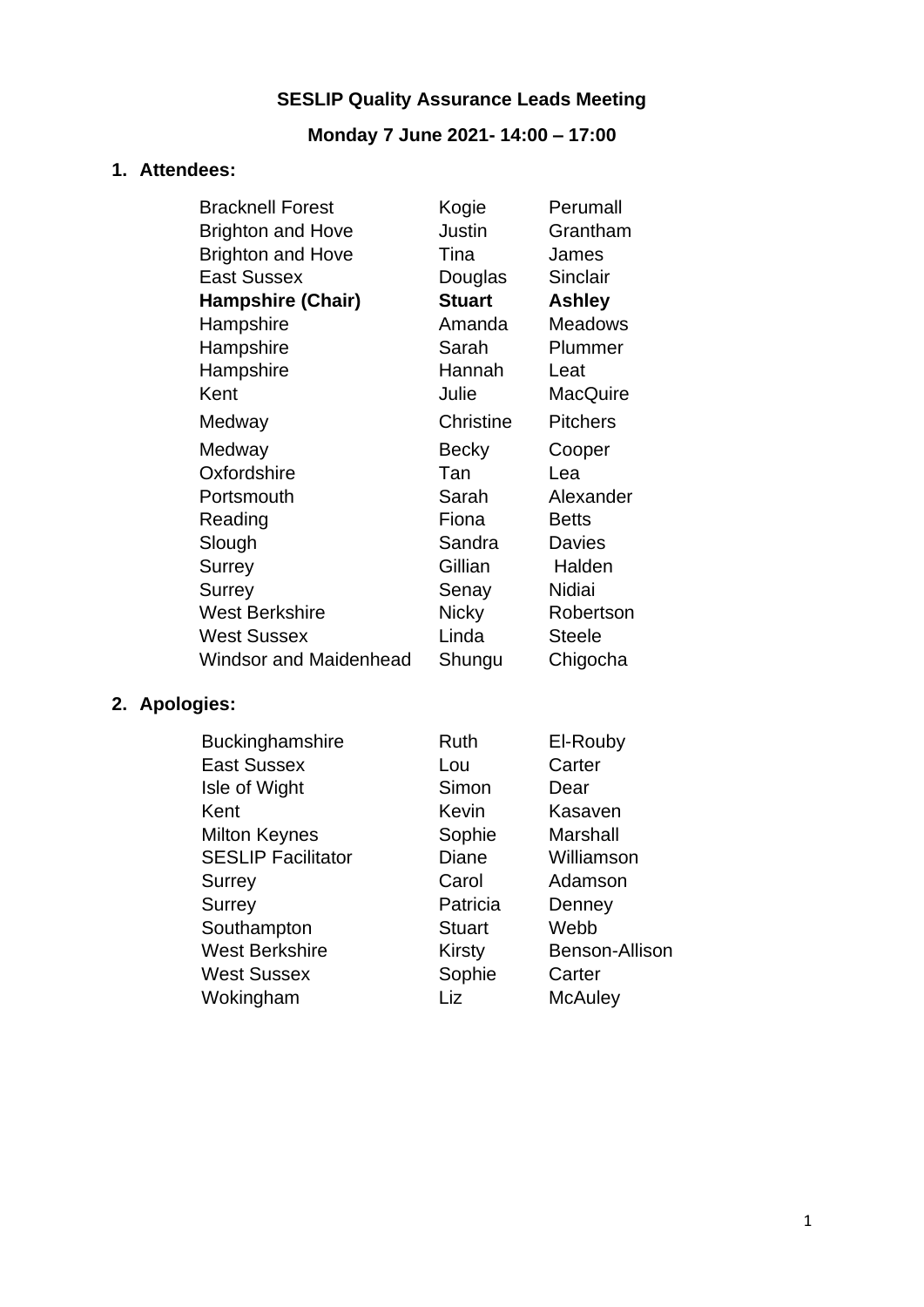# **Introductions & Apologies**

Introductions and summary of roles.

### **Matters Arising from Last Meeting**

See action table at the end of the document.

### **Quality of Plans for Children**

Sarah Plummer (Transformation Consultant) and Hannah Leat (Service Development Manager) from Hampshire presented an overview of the Family Meetings and Plans project. The project is a development of the 'Hampshire Approach', the strength-based practice framework used in children's social care.

The project has two elements:

# **Redesign of planning forms**

The Family Plan the development of one document to replace three separate plans (previous Early Help, CiN and CP) and follows a family through its social care journey.

My Life My Future combining the CIC and the Care Leavers plans to enable greater flexibility for young people to adapt and drive their plan, whilst better aligning to the support needs assessment for more efficient working in terms of procurement.

### **Family Meetings model**

Recommendations drafted to guide our approach to identifying, supporting, and increasing ownership from families. Such recommendations have helped Hampshire to give the right balance of information without being too prescriptive. The key emphasis has been on including families within the usual planning cycle and not as an addition.

Continuous working between the Project Team and the Service Development Team had led to a smooth transition from transformation to BAU. This has been achieved through active monitoring (quarterly plan audits, regular focus groups, workshops) and ongoing support to encourage changes in practice and continuous improvement (accessible online guidance, updated resources, good practice examples, audio recordings and training).

# **Questions**

**How do the plans fit with Hampshire's case management system?** Templates are Word documents that can be uploaded. Hampshire is currently developing a new case management system and working to have these built into the design.

**What changes in approach have taken place?** Engaging families is the essence of social work but shifting from a 'fixer' outlook to facilitator. It takes time to get alongside families, so freeing up staff time through revising processes, more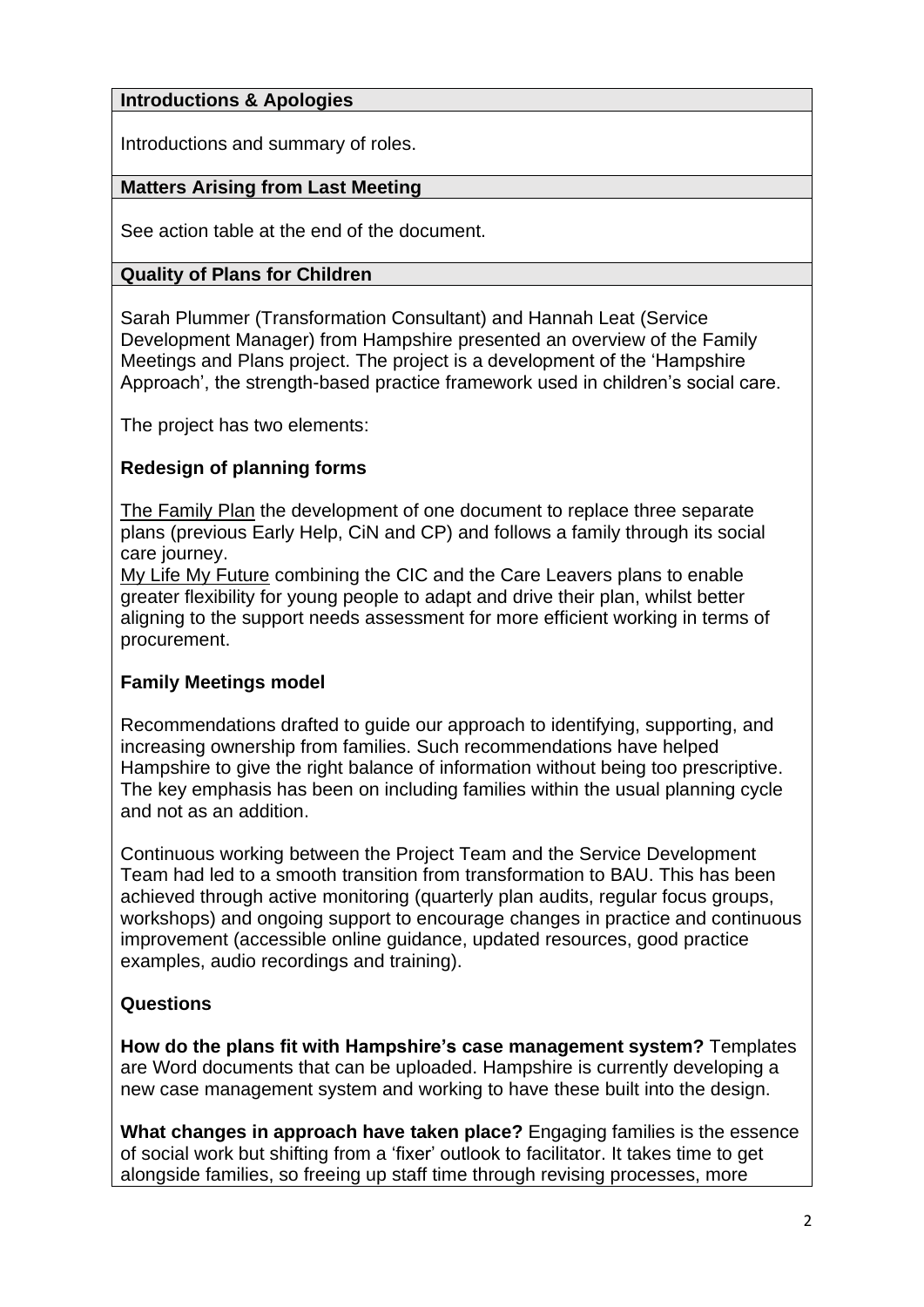flexible working and IT have been important supporting factors. Having been designed and influenced by practitioners themselves has engaged and sustained staff buy-in.

**How different is this to Signs of Safety?** HCC engaged in extensive research to devise a bespoke and more flexible approach than an 'off the peg' model. Evidence is that it is not the practice model 'per se' that makes the difference but rather the quality of its implementation.

**How have you involved families?** Practitioners gathered feedback from families through conversations. Practitioners commented on differences in engagement.

**How is focus on risk retained?** Risk is front and centre and that does not change, it is the language which has evolved. In these assessments, risks can indeed be outlined with greater power.

# **Discussion around the role of IROs and CP Chairs**

Colleagues provided, in advance, summaries of the roles and responsibilities of IROs/CPAs in their areas. Individual responses can be found in the attached document:



The resulting discussions highlighted consistency in terms of caseloads, with a mix of combined/dual roles across the South. There are variations in terms of the input to auditing. In some LAs IROs/CPAs have an active role in delivering training, running consultation style 'roundtables', wider service development work and contributing to mock inspections.

Where there are good links with frontline teams and an open dialogue less drift and delay can be seen. There are ongoing efforts to increase the IRO/CPA footprint beyond the process driven towards quality challenge. LAs continue to work towards a high support and high challenge service, but there was a consensus that when the frontline sees the added value provided by IROs/CPAs there is a break down in tension and increased respect for the role. Where arrangements work to the optimum the service feels embedded and integrated (not a bolt on).

# **CP Chairs Network**

Sharon Martin (Brighton & Hove) agreed Chair. Amanda Meadows and Stuart Ashely will attend to help get sessions off the ground. Sharon will feedback into this group. Stuart asked colleagues to put forward names (if not done so already).

**Kent:** Mike Denson & Graeme Southern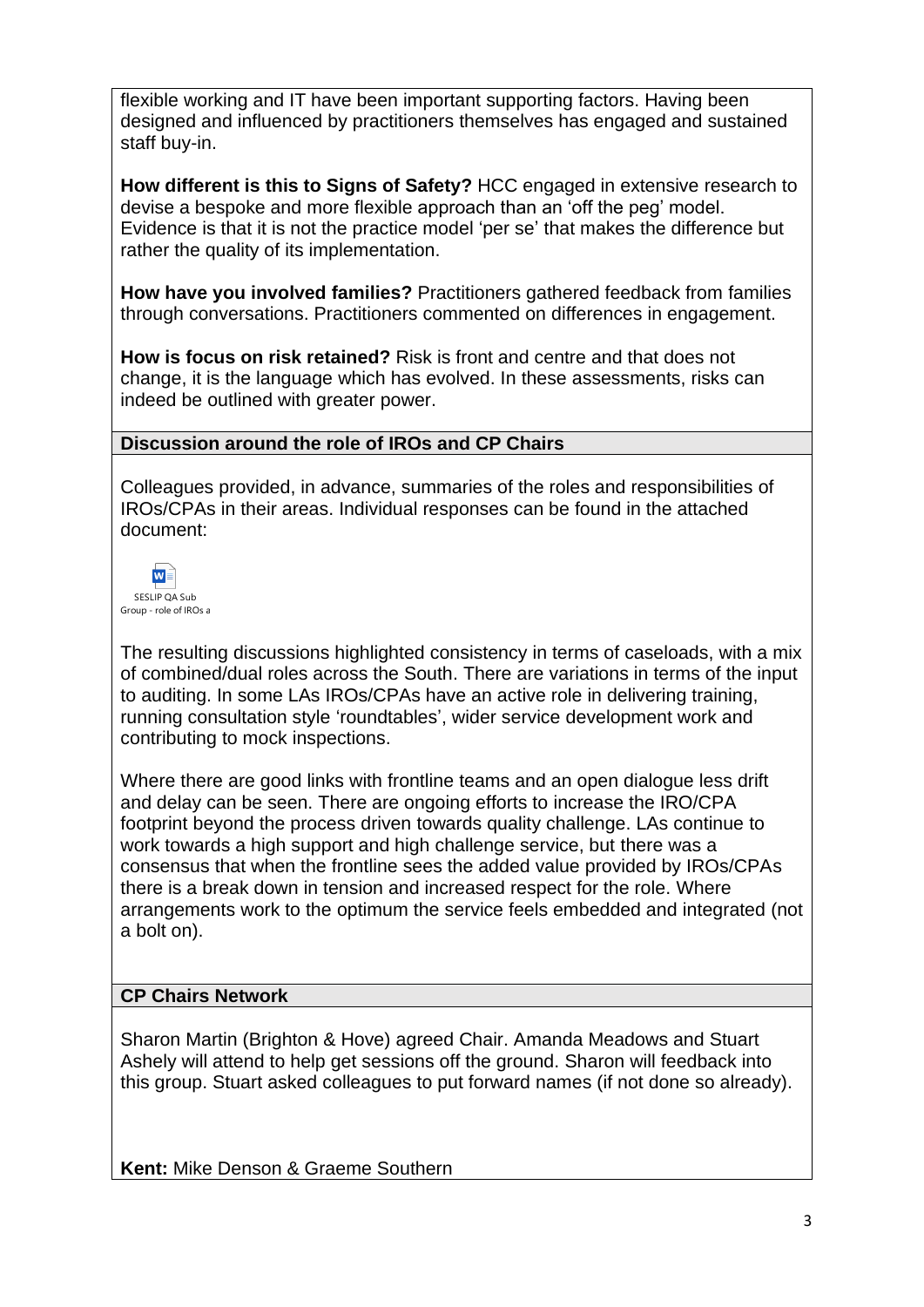**BFfC Reading:** Jeremy Curtis **Surrey:** Senay Nidai **Portsmouth:** Gillian Heath **Medway:** Amanda Mathur **East Sussex:** Sue McGlynn

### **Partners in Practice Silver Linings project – learning from Covid**

Stuart Ashley summarised the learning from the projects undertaken by PiPs. These covered managing during the Covid pandemic across the themes of digital, LAC, CiN and best practice.



#### **Strengthening QA and Performance Management – discussion and agreement**

Colleagues discussed the future direction of the meeting. It was agreed that sessions should follow these principles:

- maintain a supportive and cooperative approach,
- celebrate good practice,
- add grit to system through healthy peer challenge and assurance,
- benchmark against selected SE indicators,
- focus on impact, the 'so what' factor.

#### **ACTION: Stuart Ashley and Amanda Meadows to summarise and circulate a proposal for agreement**

#### **AOB and information sharing**

None

#### **Action from the last session – 10 March**

| <b>Matters Arising from</b><br>last meeting             | Douglas Sinclair to share East Sussex protocol<br>developed as part of Care Leavers transitions<br>work | Open                                 |
|---------------------------------------------------------|---------------------------------------------------------------------------------------------------------|--------------------------------------|
| <b>Children Missing</b><br><b>Education</b>             | Douglas Sinclair will share the East Sussex<br>multi-agency CME audit tool                              | Open                                 |
| Added value to the<br>QA system of IRO<br>and CP chairs | Stuart Ashley will share Hampshire's review<br>report once completed                                    | Stuart to send after<br>this session |